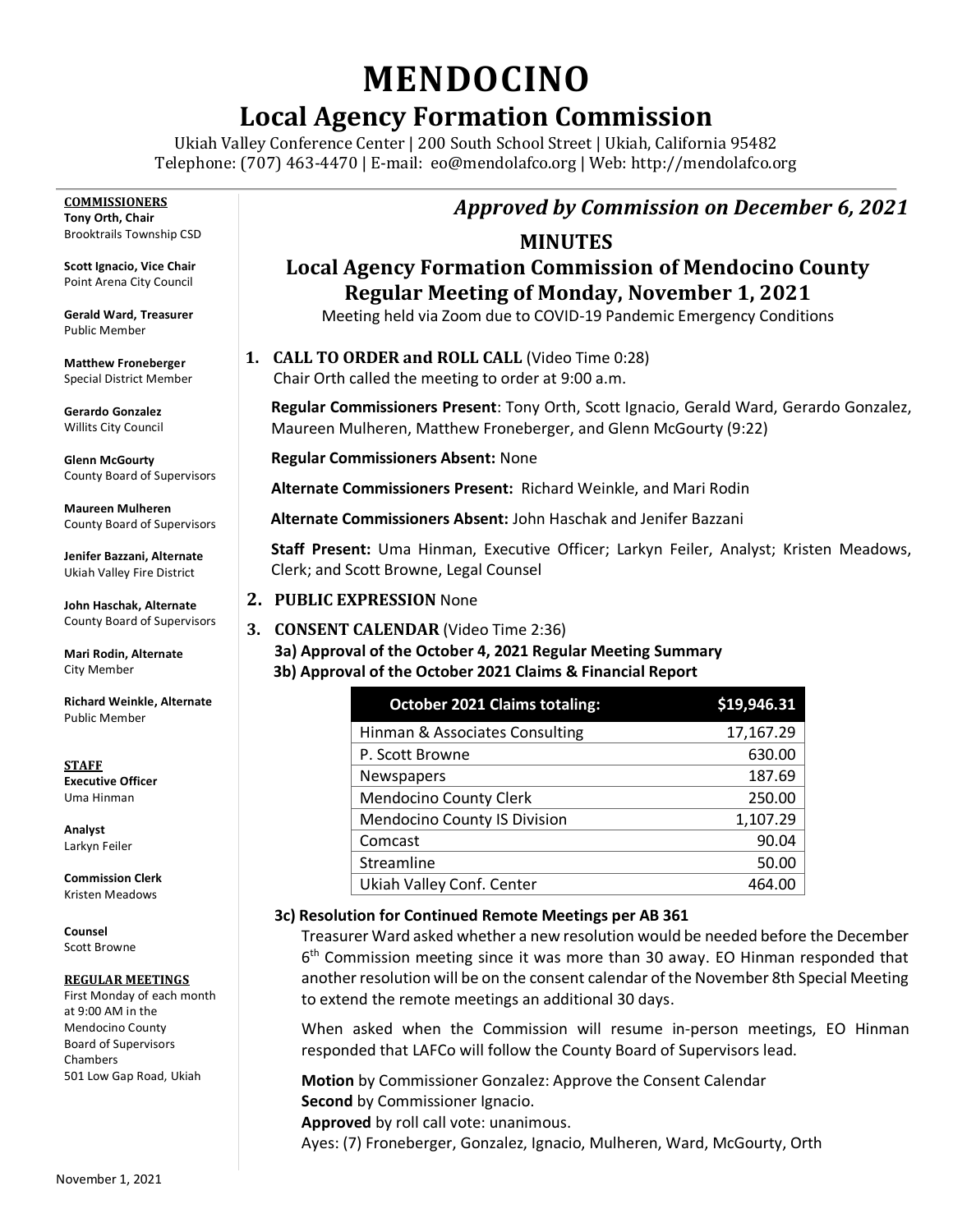#### **4. PUBLIC HEARING ITEMS** None

#### **5. WORKSHOP ITEMS** None

#### **6. MATTERS FOR DISCUSSION AND POSSIBLE ACTION**

#### **6a) Sustainable Agricultural Lands Committee (SALC) Grant Project** (Video Time 5:01)

EO Hinman presented an update to the Commission on the SALC Grant project and LAFCo's role.

In 2020, the Mendocino County Department of Agriculture was awarded the SALC grant to build on the 2017 Lands Strategy. The project team consists of the Agricultural Commissioner's Office, MCRCD, Mendocino County, Mendocino Land Trust, Inland Mendocino Land Trust, Anderson Valley Land Trust, Mendocino LAFCo, USDA Natural Resources Conservation Service, Mendocino County Farm Bureau, and local farmers and residents.

Project Goals:

- Protect agricultural lands while supporting sustainable housing development
- Build a sustainable and resilient agricultural community

Objectives (4):

- 1. Develop an agricultural component for a Mendocino County Climate Action Plan (CAP)
- 2. Expand the Carbon Farm Planning Program and Soil Health Initiative
- 3. Increase participation in the Williamson Act and Conservation Easement programs
- 4. Increase communication with diverse stakeholders regarding the coalescence of agricultural land conservation and sustainable housing development

LAFCo's Role is to lead Objective #4 by:

- Attending monthly MCSALC meetings
- Organizing and convening stakeholder meetings to explain Ag. Lands Strategy and participating in meetings discussing zoning and housing
- Distributing educational materials
- Development of fact sheets:
	- o Ag Lands Committee Fact Sheet
	- o Conservation Easements Fact Sheet
	- o Williamson Act Fact Sheet

The original grant schedule was March 2020 through January 2022; however, an extension through April 30, 2022 has been requested.

The overall grant award was \$251,730, with a match of \$43,130. LAFCo's budget for the project is \$14,200, with a match of \$4,000. The match funding is documented related work carried out in the normal course of duties. Due to LAFCo workload, utilization of funds was under budget, however, the match requirement was met, and project participation will continue as staff capacity allows.

Commissioner Gonzalez asked if a link to the project can be found on LAFCo's website. EO Hinman responded that staff will work on adding one in the coming month.

Commissioner Ward thanked EO Hinman for her presentation. He asked what additional benefits were received through participation in the project. EO Hinman responded that communication has been the main benefit consisting of dialogue between the partners regarding sphere of influence updates and growth patterns. In addition, the more detailed GIS mapping of agricultural lands will be a benefit to LAFCo as it conducts SOI updates, particularly in the Ukiah Valley area. She also reiterated that there were no out-of-pocket expenses for the project, as the match funding was related work carried out through staff's normal course of duties.

Chair Orth stated that he is also the Associate Director for the MCRCD and noted that there are very detailed soil maps that will be beneficial to LAFCo in the future.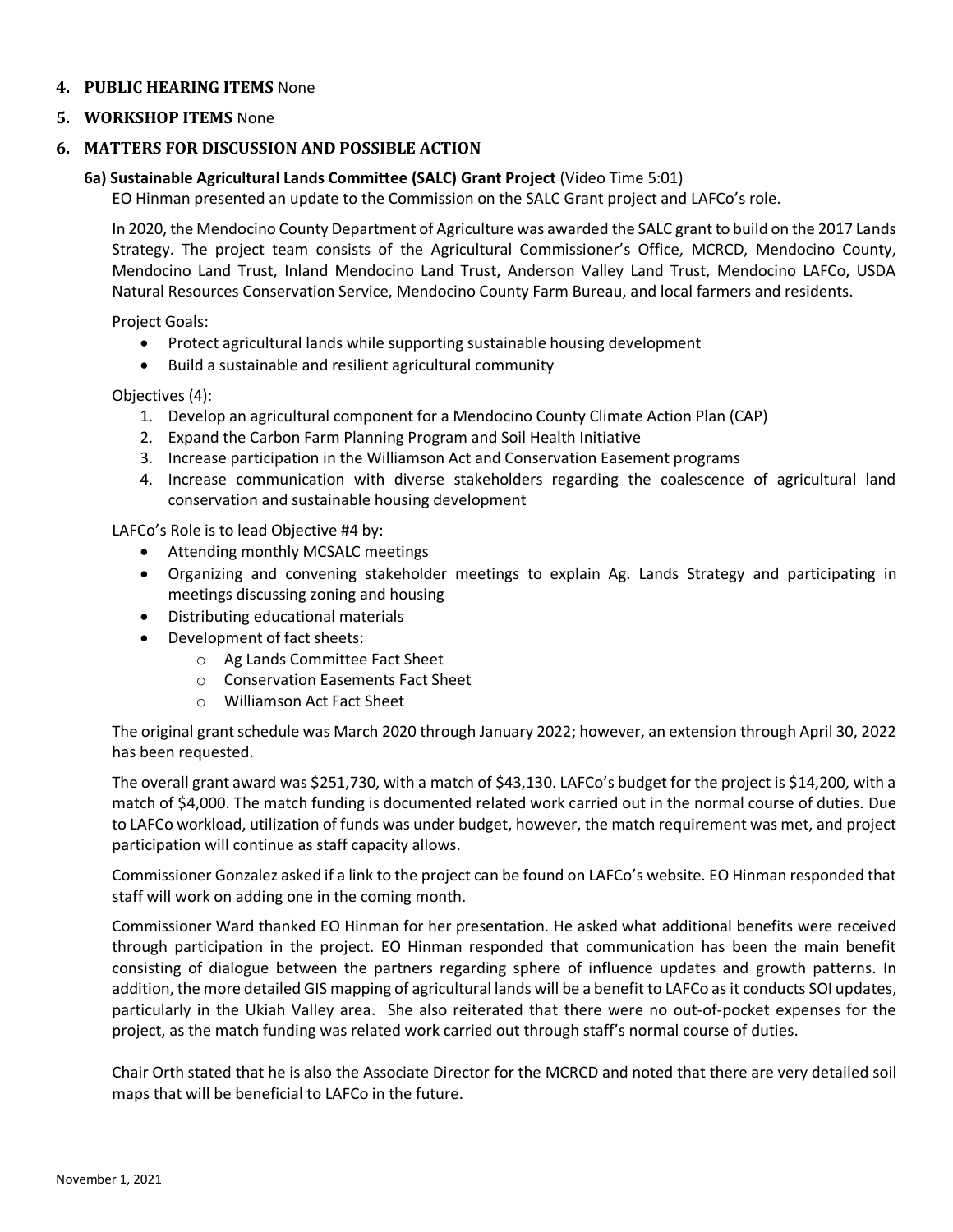#### **6b) CALAFCO White Paper:** *The Metamorphosis of Special Districts: Current Methods for Consolidation,*  **Dissolution, Subsidiary District Formation and Merger (Video Time 17:11)**

EO Hinman gave a summary presentation on the white paper developed by CALAFCO partner, Best, Best and Krieger, to provide an overview of the typical methods of reorganization of special districts.

Under the Cortese Knox Hertzberg Act (CKH) a special district can be modified by consolidation, dissolution, merger, or establishment of a Subsidiary District. It can be initiated by the district, LAFCo, or petition. The CKH places different restrictions of reorganization and protest thresholds based on the initiating agency.

LAFCos are encouraged to use a committee when initiating reorganizations and it must be consistent with an MSR, SOI or other study under the CKH. In addition, the costs must be less than or equal to the cost of an alternate service provision, and modification must promote public access and accountability for community service needs and financial resources. Cities must consent to a merger or formation of a subsidiary district regardless of initiation by LAFCo or petition. A subsidiary district is governed by the City Counsel and at least 70% of its territory and voters is included entirely within the boundaries of a city.

When a city or petition initiates a reorganization, LAFCo must provide written notice to the affected district(s) within ten days of receiving the proposal. The district(s) can either consent or adopt a resolution of intent to file an alternative proposal, which will delay an action by LAFCo for 70 days.

EO Hinman highlighted valuable resources for processing applications are located in the appendices of the white paper.

Commissioner Gonzalez asked for an example of a subsidiary district. EO Hinman noted the Fort Bragg Municipal Improvement District, which is managed and operated by the City of Fort Bragg.

Commissioner Ward thanked EO Hinman for her presentation and asked if the newly updated white paper triggered any need to update LAFCo Policies and Procedures. EO Hinman responded that no updates are needed at this time.

Chair Orth referenced one of the resources EO Hinman highlighted – *Factors to be considered in review of a proposal –* and asked how they relate to the current Fire District Annexation of the City of Ukiah. EO Hinman indicated the factors were included in the staff report for the application. Counsel Browne added that the Commission should also consider those factors when issues are raised by the public.

Chair Orth asked how the protest threshold of 25% is determined. Counsel Browne confirmed that all protest forms received before the end of the hearing will be considered. He noted the importance of the denominator, which was the 25% threshold figure. Unfortunately, the CKH does not stipulate when to set the denominator but it would be good to have a good estimate prior to the meeting.

Commissioner Rodin suggested announcing the denominator at the beginning of the Nov. 8th protest hearing for transparency. Counsel Browne agreed, reminding Staff to confirm the number with the elections department before the hearing.

Chair Orth asked which agency would conduct the election process if the 25% threshold is met. Counsel Browne responded that the City of Ukiah would implement the election.

Commissioner Froneberger asked for confirmation that the protest threshold of 25% refers to registered voters within the area of annexation. Counsel Browne confirmed his statement.

#### **7. INFORMATION AND REPORT ITEMS** (Video Time: 32:30)

#### **7a) Work Plan, Current, and Future Proposals**

Active Proposals:

- The Ukiah Valley Fire District Annexation Protest Hearing will be held on November 8. Staff has been receiving Protest Forms at the office. EO Hinman acknowledged Commissioner Rodin's comment and confirmed that clarification of the thresholds will be provided during the hearing. Staff still anticipates meeting the December  $1<sup>st</sup>$  Board of Equalization deadline of submittal of the packet.
- The City of Ukiah's Annexation of City Owned Properties tax share negotiation process is in progress.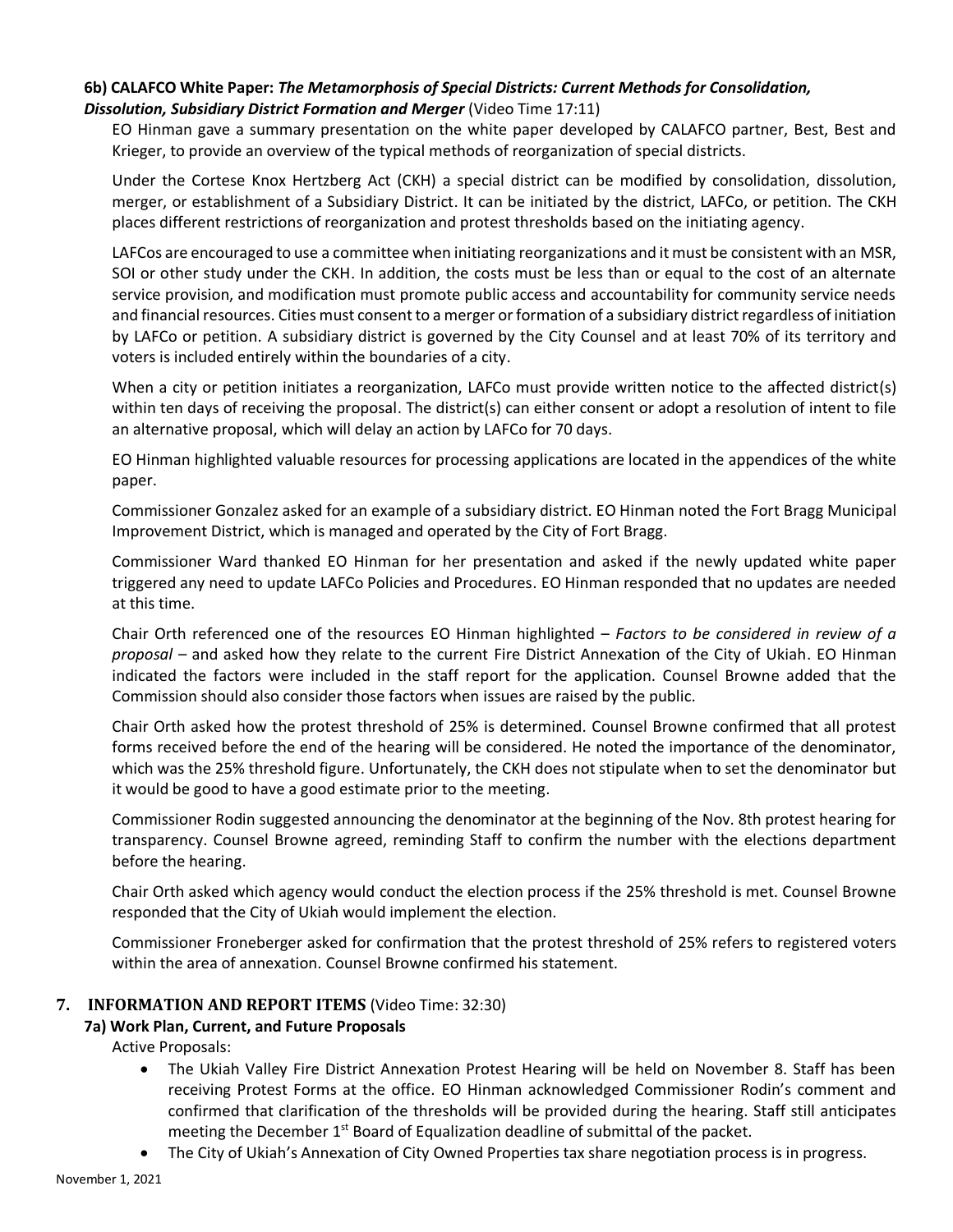- There has been no change to Ukiah Valley Sanitation Detachment Application or the Application for Annexation of Areas north of the City of Ukiah
- Staff received a public notice that the Millview County Water District has a draft mitigated negative declaration for District the proposed annexation of the old Masonite area. The public comment period is November 4 – December 6, 2021. Staff will review the documents and submit comments as a Responsible Agency under CEQA.

Future Proposals and Work Plan: No change since the previous update.

#### **7b) Correspondence** None.

#### **7c) CALAFCO Business and Legislation Report** (Video Time: 36:13)

EO Hinman noted a webinar on Nov. 3rd at 10:30 a.m.: *The New Era: State of the State - What you need to know about extreme weather, water, and fire issues*.

Chair Orth asked for a reminder on how to register for the webinar. EO Hinman responded that there is an active registration link on the flier for the webinar, included in the agenda packet.

The search for a new CALAFCO executive director has been extended into early 2022.

#### **7d) Executive Officer's Report** (Video Time: 38:28)

EO Hinman reported the following:

- Staff will submit the year-end financial report to Treasurer Ward for review this week.
- The Protest Hearing Annexation notification process is complete. EO Hinman thanked Staff for the extra hours spent completing the project. Staff has also been answering many questions from the public. EO Hinman asked the Commission to direct interested parties to the website for more information.

#### **7e) Committee Reports (Executive Committee/Policies & Procedures)** (Video Time: 40:33)

Staff has been trying to schedule meetings for the Policies & Procedures committee and the Work Plan Ad Hoc committee. EO Hinman encouraged Commissioners to respond to Staff's requests for survey participation.

#### **7f) Commissioners Reports, Comments or Questions** (Video Time: 41:23)

Commissioner McGourty reported on a recent Ad Hoc Meeting with Congressman Huffman regarding the Potter Valley Project, a hydroelectric power project owned by PG&E that diverts water from the Eel River to the Russian River. The original plan, to use grant money to fund the necessary studies and to secure the license for the project by April 14, 2022, has been unsuccessful, leaving the future for Russian River water users uncertain. Unfortunately, there is little data on the ramifications of dismantling Scott Dam, which impounds Lake Pillsbury. In addition, a powerhouse that allows for larger diversions to Lake Mendocino went down over the summer. Annually, about 90,000-acre-feet of water is transferred from the Eel River into the Russian River drainage through the Potter Valley Project. Lake Pillsbury's capacity is approximately 80,000-acre feet. Typically, in the winter months, 270 cubic-feet-per-second (cfs) is diverted to Lake Mendocino. Currently, due to the offline powerhouse, the diversion capability has been reduced to only 45 cfs, severely impacting Lake Mendocino's ability to recover from the drought. The Inland Water and Power Commission and the Sonoma Water Agency are working directly with the Department of Water Resources on potential solutions for a reliable water supply.

EO Hinman asked what the next steps are if the FERC deadline is not met.

Commissioner McGourty responded that PG&E would surrender its license.

Commissioner Rodin asked about PG&E's interest in the situation.

Commissioners McGourty and Froneberger responded that FERC and PG&E are primarily concerned with hydropower. Commissioner McGourty said that he would like to have a meeting with Congressman Huffman to hear his reasoning for his lack of support. Commissioner Froneberger said that it is on record that many elected officials are supportive of a two-basin solution, which means stopping the water that comes through the Potter Valley power station, isolating the two water sheds, and crippling much of inland Mendocino County and parts of Sonoma County. He said that support of this scenario is the reason Congressman Huffman has not financially